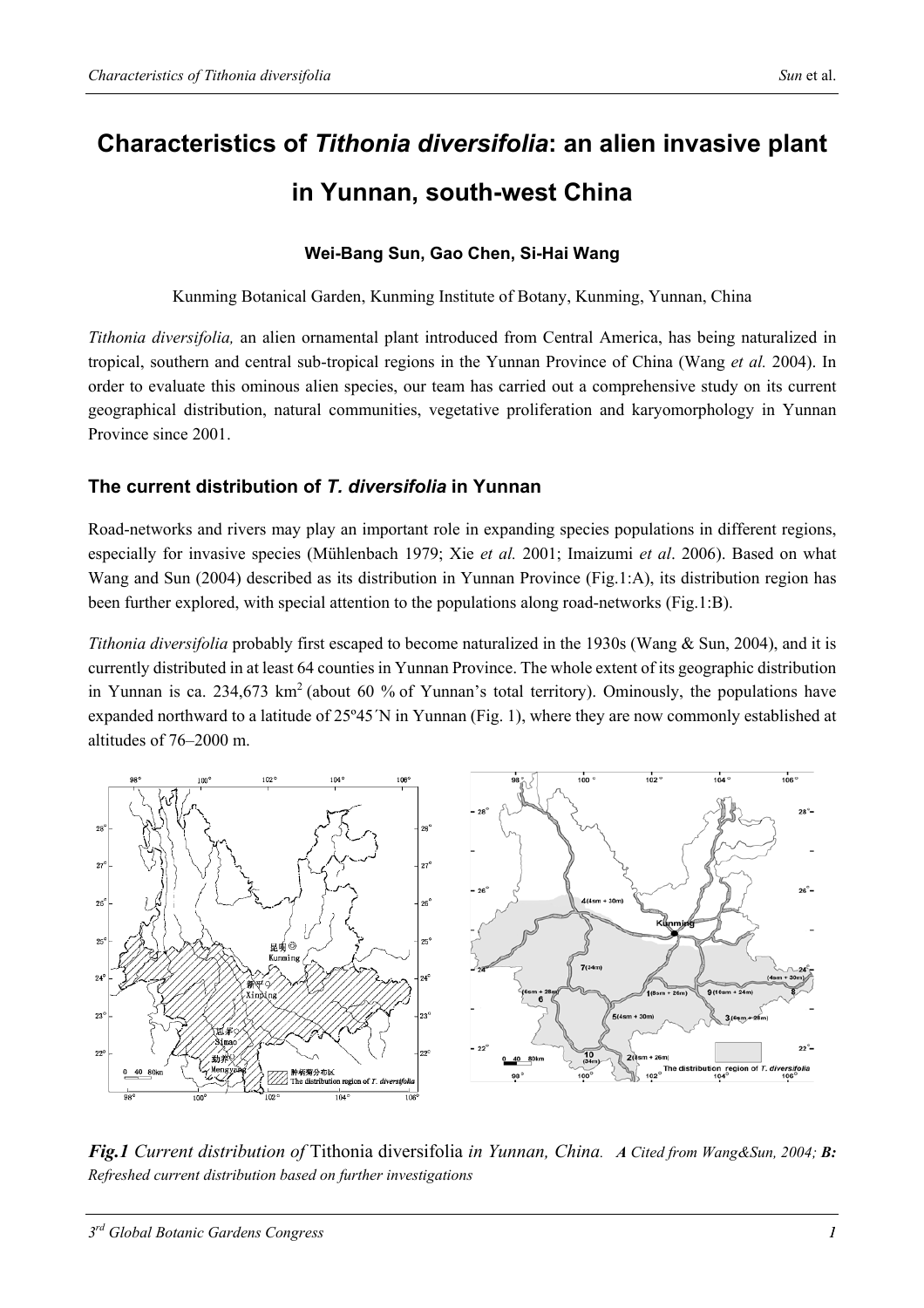#### **Naturalized communities of** *T***.** *diversifolia* **in Yunnan**

The naturalized populations of *T. diversifolia* in Yunnan are fasciculate shrubs or semi-shrubs, most of which flower between October and February and fruit from late December. Mature plants can produce a large number of fertile seeds, fruit amount is around  $80,000-160,000$  achenes/m<sup>2</sup>, and the 1000-seed weight is about 4.6–6.5g. The light-winged seeds with pubes and pappus can be readily dispersed to new regions by air, water, vehicles, human activity or on livestock.

| Species      | Indexes                   | Meng-Yang       |                  | Si-Mao          |                 | $X$ in-Ping     |                 | <b>ANOV</b> |
|--------------|---------------------------|-----------------|------------------|-----------------|-----------------|-----------------|-----------------|-------------|
|              |                           | Riverside       | Hillside         | Riverside       | Hillside        | Riverside       | Hillside        | A           |
|              | Cover grade <sup>10</sup> | 5               | 5                | 5               | 5               | 5               | 5               |             |
|              | Above-ground              |                 |                  |                 |                 |                 |                 |             |
|              | biomass                   | $31.59 \pm 2.4$ | $25.66 \pm 2.27$ | $28.32 \pm 2.4$ | $25.21 \pm 2.1$ | $25.34 \pm 2.2$ | $22.43 \pm 2.0$ | NS          |
|              | (kg/m <sup>2</sup> )      | 3               |                  | $\overline{2}$  | $\overline{2}$  | 8               | 8               |             |
|              |                           |                 |                  |                 |                 |                 |                 |             |
| Tithonia     | Density                   |                 |                  |                 |                 |                 |                 |             |
| diversifolia | $(\text{stems/m}^2)$      | $33 \pm 1.85$   | $28 \pm 1.74$    | $31 \pm 2.13$   | $27\pm2.01$     | $28 \pm 2.39$   | $26 \pm 1.70$   | <b>NS</b>   |
|              | Height (m)                | $2.97 \pm 0.07$ | $2.90 \pm 0.13$  | $2.78 \pm 0.08$ | $2.93 \pm 0.12$ | $2.76 \pm 0.10$ | $2.61 \pm 0.07$ | <b>NS</b>   |
|              | Stem diameter             |                 |                  |                 |                 |                 |                 |             |
|              | (cm)                      | $2.88 \pm 0.12$ | $2.85 \pm 0.06$  | $2.78 \pm 0.13$ | $2.90 \pm 0.09$ | $2.77 \pm 0.08$ | $2.62 \pm 0.08$ | <b>NS</b>   |
|              |                           |                 |                  |                 |                 |                 |                 |             |
|              | Cover grade <sup>10</sup> | 5               | 3                | $\overline{4}$  | 4               | $\overline{4}$  | 3               |             |
| Companion    | Above-ground              |                 |                  |                 |                 |                 |                 |             |
| species      | biomass                   | $1.87 \pm 0.30$ | $0.86 \pm 0.20$  | $1.26 \pm 0.26$ | $1.73 \pm 0.23$ | $1.09 \pm 0.26$ | $0.79 \pm 0.23$ | $\ast$      |
|              | (kg/m <sup>2</sup> )      |                 |                  |                 |                 |                 |                 |             |

*Table 1 The biological indexes of* T. diversifolia *and its companion species (Wang & Sun, 2004)* 

Adopting Braun-Blauquet system; Data of table: Average value ±standard error; Significant level: NS P 0.05, \*P 0.05, \*\*P 0.01

*Table 2 The main companion plant species and their abundance (Wang&Sun, 2004)* 

| <b>Sites</b> | The companion species and their abundance                                                                                                    |  |  |  |
|--------------|----------------------------------------------------------------------------------------------------------------------------------------------|--|--|--|
|              | <b>Meng-Yang</b> $Ac^F$ ; $Bp^O$ ; $Ca^F$ ; $Cm^R$ ; $Dc^F$ ; $Dv^F$ ; $Eo^F$ ; $Mc^F$ ; $Mp^F$ ; $Pn^O$ ; $Sg^O$ ; $Sn^F$ ; $Sp^O$ ; $UI^R$ |  |  |  |
| Si-Mao       | $AcF$ ; $BpO$ ; $DcF$ ; $DsF$ ; $ArF$ ; $EoF$ ; $SpO$ ; $UIO$                                                                                |  |  |  |
| Xin-Ping     | $AcF$ ; Bp <sup>F</sup> ; Dc <sup>F</sup> ; Ds <sup>F</sup> ; Ar <sup>F</sup> ; Eo <sup>R</sup> ; Ul <sup>O</sup>                            |  |  |  |

*Superscript is Clements abundance. F= Frequence; O=Occasional; R=Rare; Ac: Ageratum conyzoides; Ar: Ageratum coelesticum; Bp: Bidens pilos; Ca: Chrysopogon aciculatus; Cm: Crotalaria mucronata; Dc: Digitaria ciliaris; Ds: D. sanguinalis; Dv: D. violanscens; Eo: Eupatorium odoratum; Mc: Microstegium ciliatum; Mp: Mimosa pudica; Pn: Panicum notatum; Sg: Setaria glauca; Sn: Synedrella nodiflora; SP: Spilanthes paniculata; Ul: Urena lobata*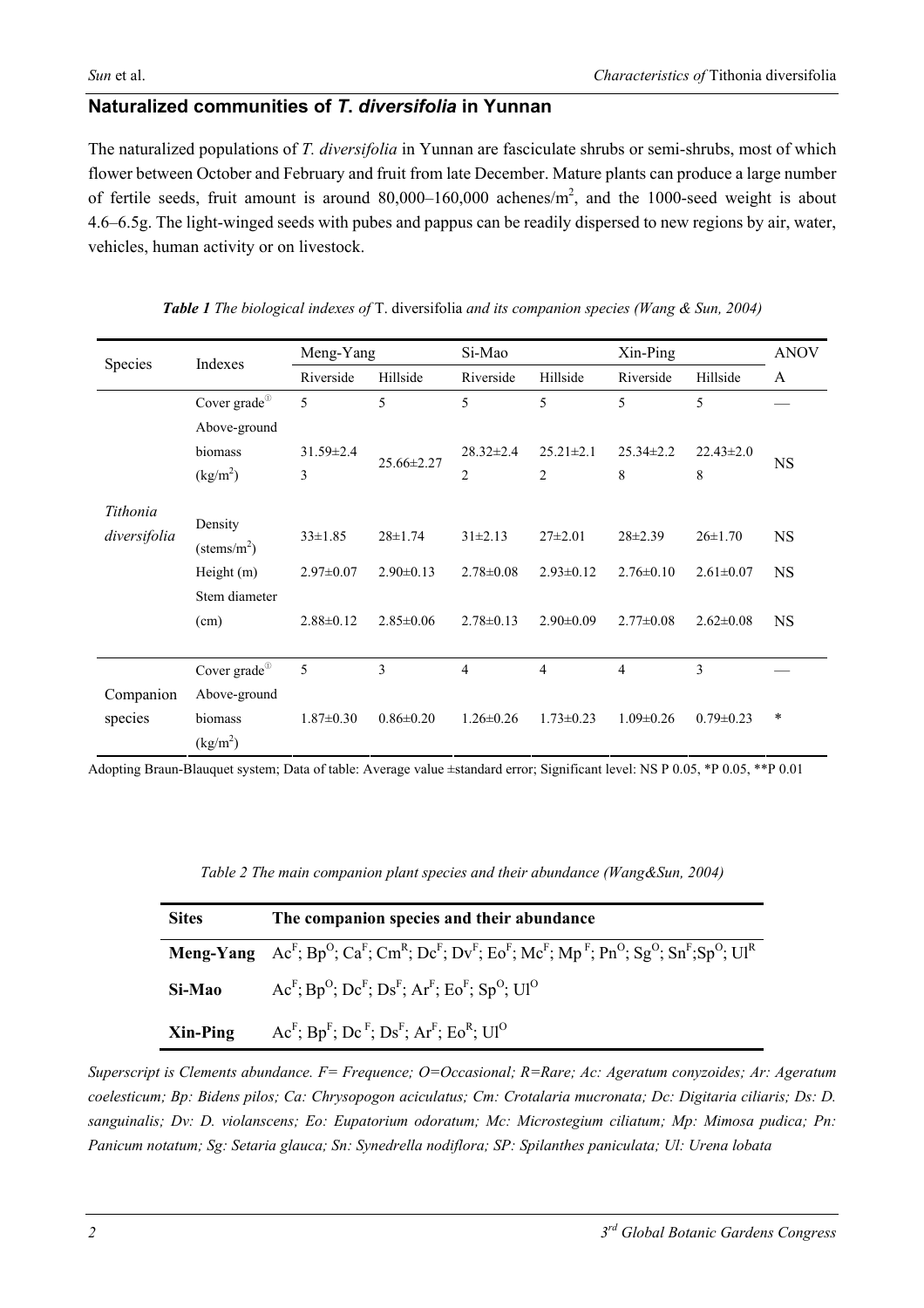The community physiognomy of *T. diversifolia* is presented as the three main types, which are: patch-shaped community, belt distribution community and large-scale distribution community. Its green biomass was  $22.4 - 31.49$ kg/m<sup>2</sup>; however the green biomass of its companions, most of which were annual, biennial and perennial weeds, was  $0.79 \sim 1.87 \text{kg/m}^2$  and taken over  $3.2 \sim 6.4\%$  of the total in the communities (Tables 1 & 2).

In our research, six fruit characters were analyzed (infructescence size, fruit number per infructescence, seed set, 1000-seed weight, seed length and width) in five populations of Meng-Yang, Pu-Wen, Si-Miao, Yuan-Jiang and Xin-Ping). The results revealed that all the fruit characters presented the significant difference respectively among populations. The characters' value was less in areas sited in lower latitudes and altitudes, where the temperature is relatively higher than that of the areas in the higher latitudes and altitudes.

### **Clonal proliferation of** *T. diversifolia*

The branch-cluster, plant phalanxes and proliferation characters from the basal and the prostrate branches of the selected *T. diversifolia* populations were observed in certain planned periods. The distance between clonal ramets and the maternal individuals were measured. The clonal proliferation process in the *T. diversifolia* populations was plotted and recorded.



*Fig. 2 Clonal growth and branching of* T. diversifolia *(Wang & Sun, 2004) A: branch-cluster; B: proliferation from the basal branches and the prostrate branches; C: plant phalanxes I basal branch, II clonal ramets produced by inclined branches, III distant ramets produced by the prostrate branches & IV branches produced from the cluster base, V pacers; VI senescent spacers.* 

Fig.2 shows the clonal proliferating process of *T. diversifolia*. Field observations indicated that the species has a great capacity to grow clonally. The clonal growth was especially common during rainy reason when adventitious roots and young shoots rapidly emerge from nodes on lower or the prostrate branches and clonal growth contributing to extensive horizontal expansion of patches, which could easily construct dense community with clonal growth. It could be inferred that *T. diversifolia* might firstly developed from the limited seeds or young branches in the new ranges, and then the small population could gradually established from the small quantity of individuals if the habitat was adaptable. After several growth cycles of the population expanded through both strong clonal proliferation and seedling regeneration, the large scale of mono-dominant community was formed. Eventually, the large-scale mono-dominant community could be ready as the diffusible source for occupation of new regions. Therefore the species' ability to proliferate strongly both vegetatively and sexually (from seeds) may greatly contribute to the invasiveness of *T. diversifolia*.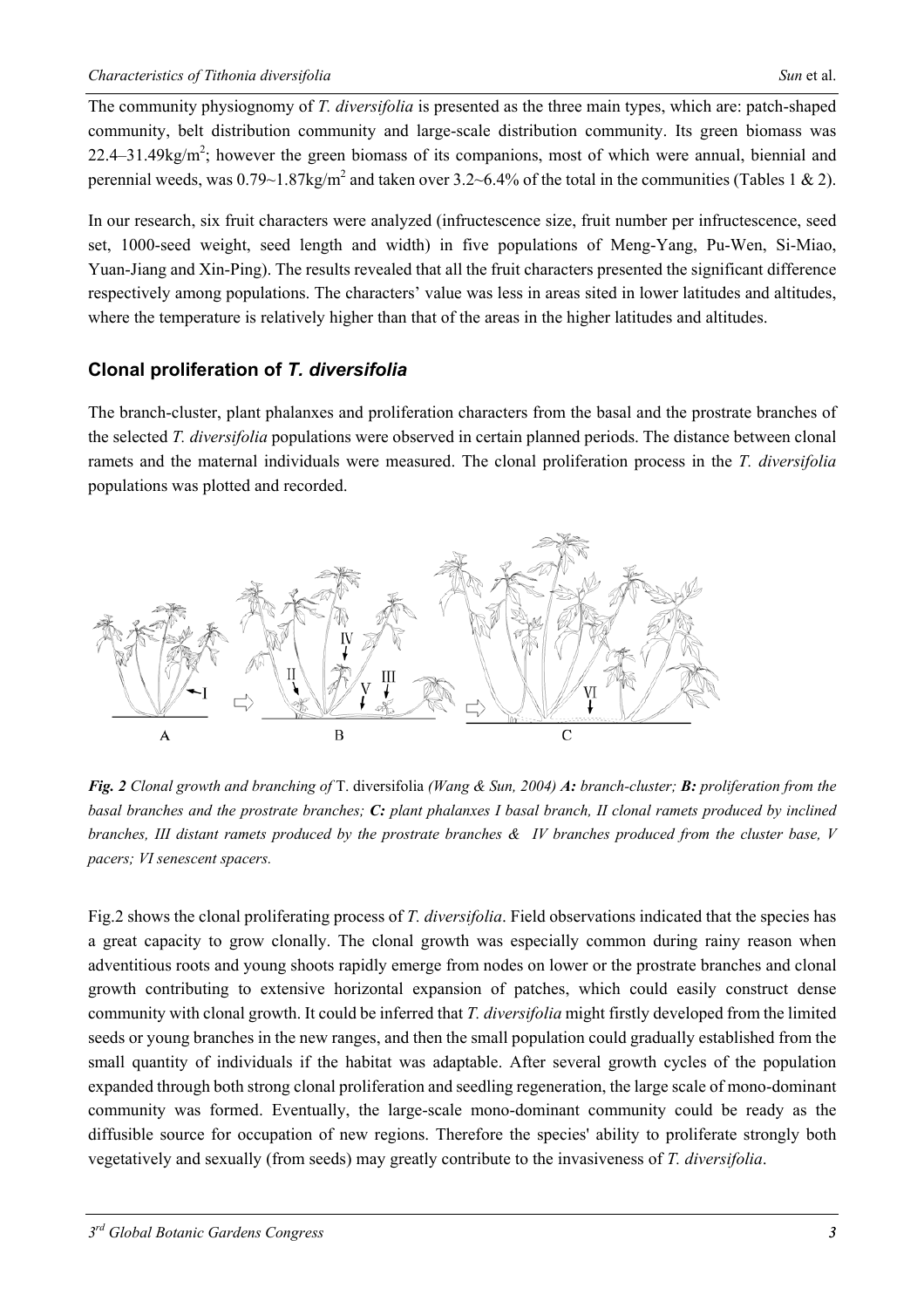#### **Karyomorphology of** *T. diversifolia*

Cytological data are essential in studies of the systematic and evolutionary implications of *the* Asteraceae, because karyological characters are often stable (Stebbins 1971; Hong 1990; Nazarova 1994; Nazarova & Estella 1997; Liu *et al.* 2001; Garnatje *et al.* 2004; Inceer & Beyazoglu 2004; Garcia *et al.* 2004). For *T. diversifolia*, ten populations, ranging from tropical to north subtropical areas at altitudes of 76–2000 m in Yunnan (Fig.3), were sampled for the cytological studies. The results revealed that chromosome numbers in all the 10 populations were  $2n = 34$  at metaphase, and the basic chromosome number was  $x = 17$  except for some chimera cell types where  $2n = 32$  or 68 (less than 5%). And also, the karyotype variation at the diploid level of all the sampled populations presented some distinguishable cytological characters (Fig. 4 & 5).



*Fig.3 Locations of* T. diversifolia *populations sampled for cytology study. Bold lines represent main transportation road-network in Yunnan province, and inside the Brackets are the Karyotype formulas. 1 Yuan-Jiang; 2 Meng-La; 3 He-Kou; 4 Bin-Chuan ; 5 Si-Mao; 6 Nan-Gun-He ; 7 Lin-Cang; 8 Fu-Ning; 9 Meng-Zi ; 10 Jing-Hong*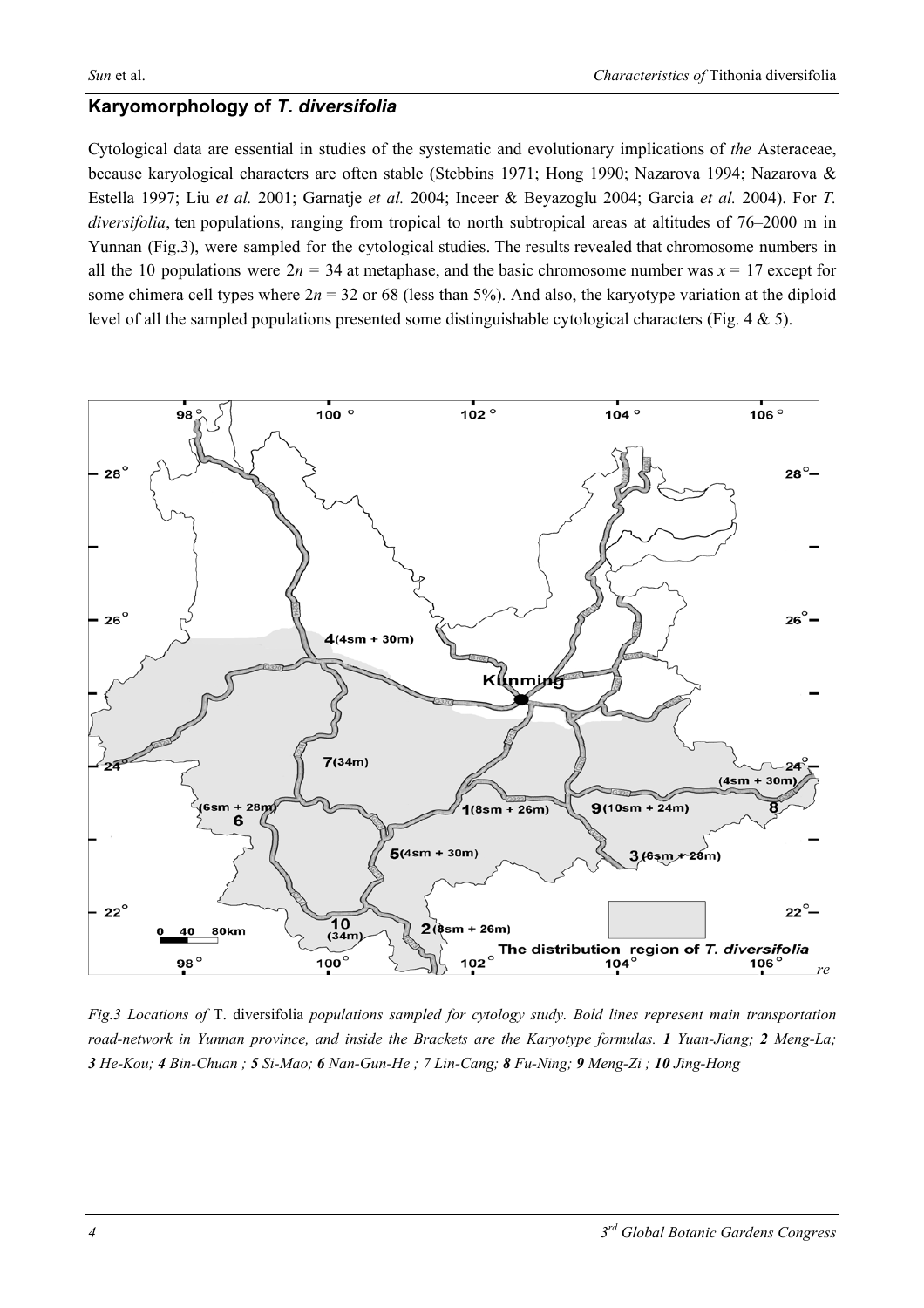

*Fig. 4 Mitotic metaphase chromosomes of the 10* T. diversifolia *populations in Yunnan, SW China.* 

*Note: Population 1-10, 2*n *is 34; Population 11, 2*n *= 32; and population 12, 2*n *= 68 ; Scale bars* =  $10 \mu m$ . **1** *Yuan-Jiang; 2 Meng-La ; 3 He-Kou; 4 Bin-Chuan; 5 Si-Mao ; 6 Nan-Gun-He; 7 Lin-Cang; 8 Fu-Ning; 9 Meng-Zi; 10 Jing-Hong ; 11 Hekou, 2*n *= 32; and 12 Hekou , 2*n *= 68.* 

╶╏╏╏╏╏╏╏╏╏╏╏╏╏╏╎**┆╎╎╎╎╎╎╎╏╏╏╏╏╏╏╏╏╏╏╏╎** <u>|||||||||||||||||||</u>

*Fig.5 The haploid ideograms of the 10* T. diversifolia *populations. A Y*u*an-Jiang; B Meng-La ; C He-Kou; D Bin-Chuan; E S*i*-Mao; F Nan-Gun-He; G Lin-Cang; H Fu-Ning; I Meng-Zi; and J Jing-Hong. Scale bars = 5µm.*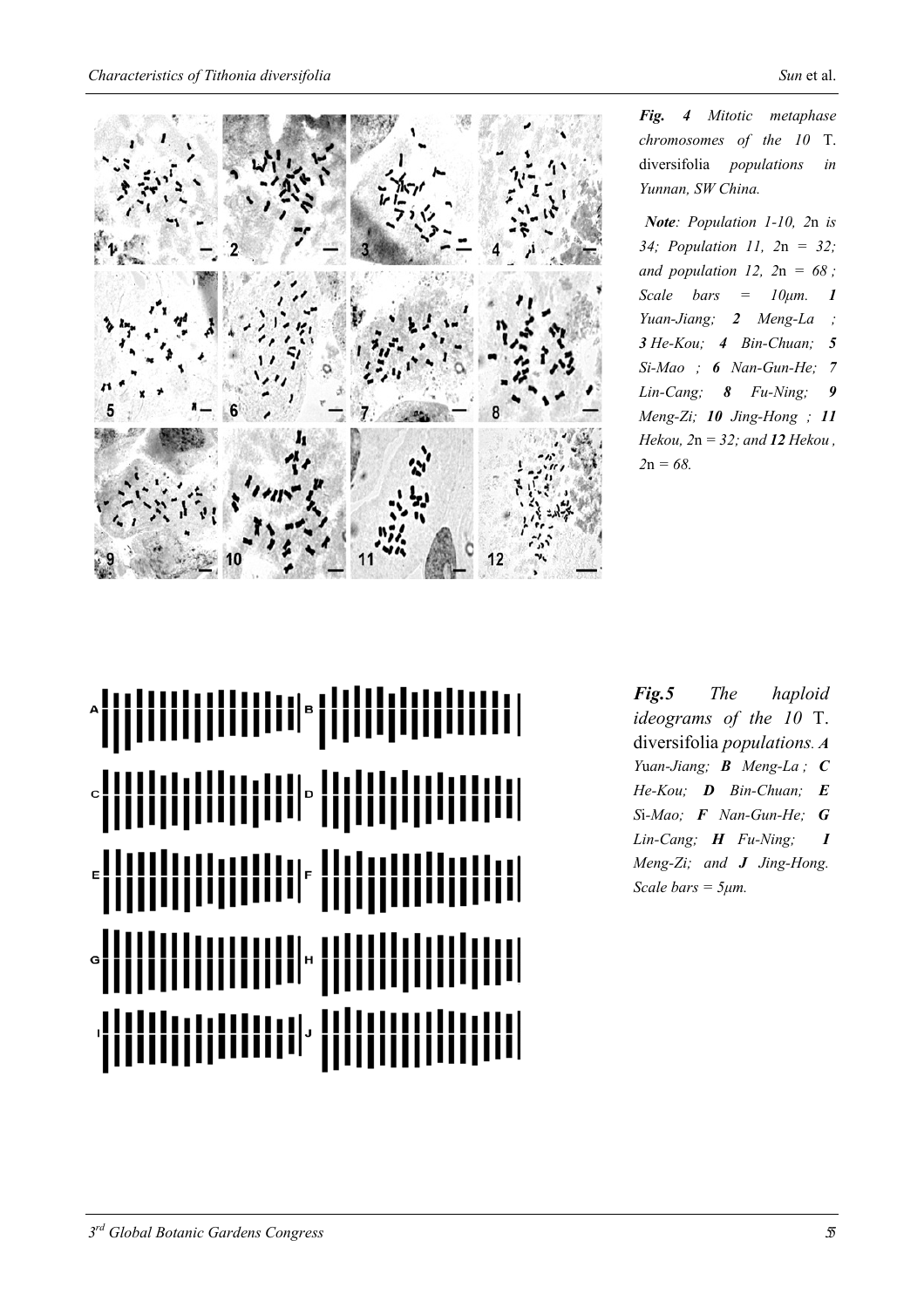Based on our understanding of the field observations, we hypothesized that the current populations of *T. diversifolia* in Yunnan may originate from the single source, and thus the karyotype of the different populations might be same. However, beside the base chromosome number of all the 10 populations is  $x = 17$  $(2n = 34)$ , some chimera cell types  $2n = 32$  or 68 (less than 5%) were found form the individuals in the He-Kou population. In addition several other distinguishable cytological characters in the 10 populations were also found (Fig.3). The karyomorphological variation of the 10 *T. diversifolia* populations might be explained as:

- All the populations were originated from a single *T. diversifolia* source. However, cytological variation might be happened along with the rapid spreading, to adapt with the different ecological conditions.
- The current *T. diversifolia* populations might be formed from the different introductions or diffusing sources (from different countries or other regions in China), and the subsequent spreading occurred in Yunnan Province. Thus, current different populations of the species might be from multiple independent introductions or different immigrations. The multiple introductions or immigrations could create genetically diverse invasive populations than the single source of introduction or immigration.

*T. diversifolia* are most likely originated from different sources and the mass regeneration from seeds and cloning have contributed to its quick population establishment. Human introduction for green manure, field pales, ornamentals and the intensive transportations are all play an important role in the species spreading. To confirm this conclusion, further work on its genetic structure using molecular markers to reveal the frequency and size of introductions is necessary.

Ayeni *et al.* (1997) surveyed the occurrence and growth habit of *T. diversifolia* in south-western Nigeria, and it was considered that the populations were established from seeds. Our researches in Yunnan indicated that the clonal growth is certainly essential in the population establishment and formation of the mono-dominant community of the species. Roads are particularly prone to the invasion of non-indigenous plants and the reticulate distribution facilitates the modelling of seed dispersal. Human-mediated dispersal exceeds most other dispersal mechanisms in distance or size (Li  $\&$  Xie 2002). A case study on a newly constructed highway revealed that *T. diversifolia* has already formed a great numbers of big patches (around 10–15m wide and several kilometres long) along both the highway sides within the past 6 years (Wang  $\&$  Sun, 2004). And most of the *T. diversifolia* along the main roads and the nearby fields and forests shows large-scale mono-dominant communities. Thus, it can be inferred that the current distribution pattern of *T. diversifolia* in Yunnan may largely be caused by transportation networks, and at least their intensity might be one of the most important pathways for its spreading.

In fact, *T. diversifolia* has already damaged the rich biodiversity in Yunnan, the "Plant Kingdom of China", and it is also a weedy alien species widely occurred in agricultural fields (Sun & Wang, 2004). Therefore, the practical measures, based on the scientific researches, to control its further spread are urgently needed.

## **References**

Ayeni A O, Lordbanjou D T, Malek B A (1997). *Tithonia diversifolia* (Mexican sunflower) in south-west Nigeria: occurrence and growth habit. *Weed research* 37(6), 443- 449.